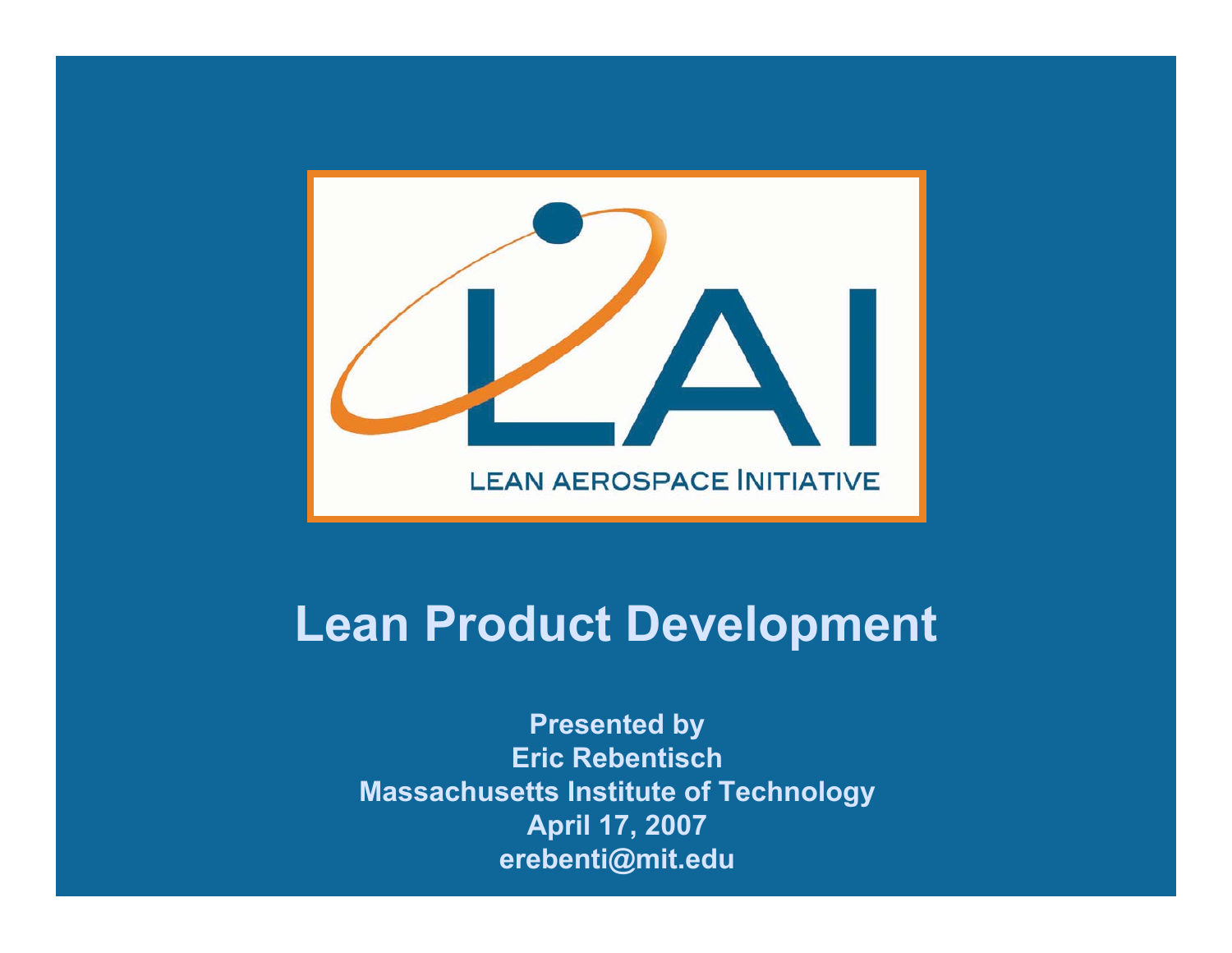

#### **Overview**

- **Lean PD—is it making a difference?**
- **How Toyota does product development**
- **Current evidence of Lean in PD in aerospace**
- **Extending lean to the PD system level**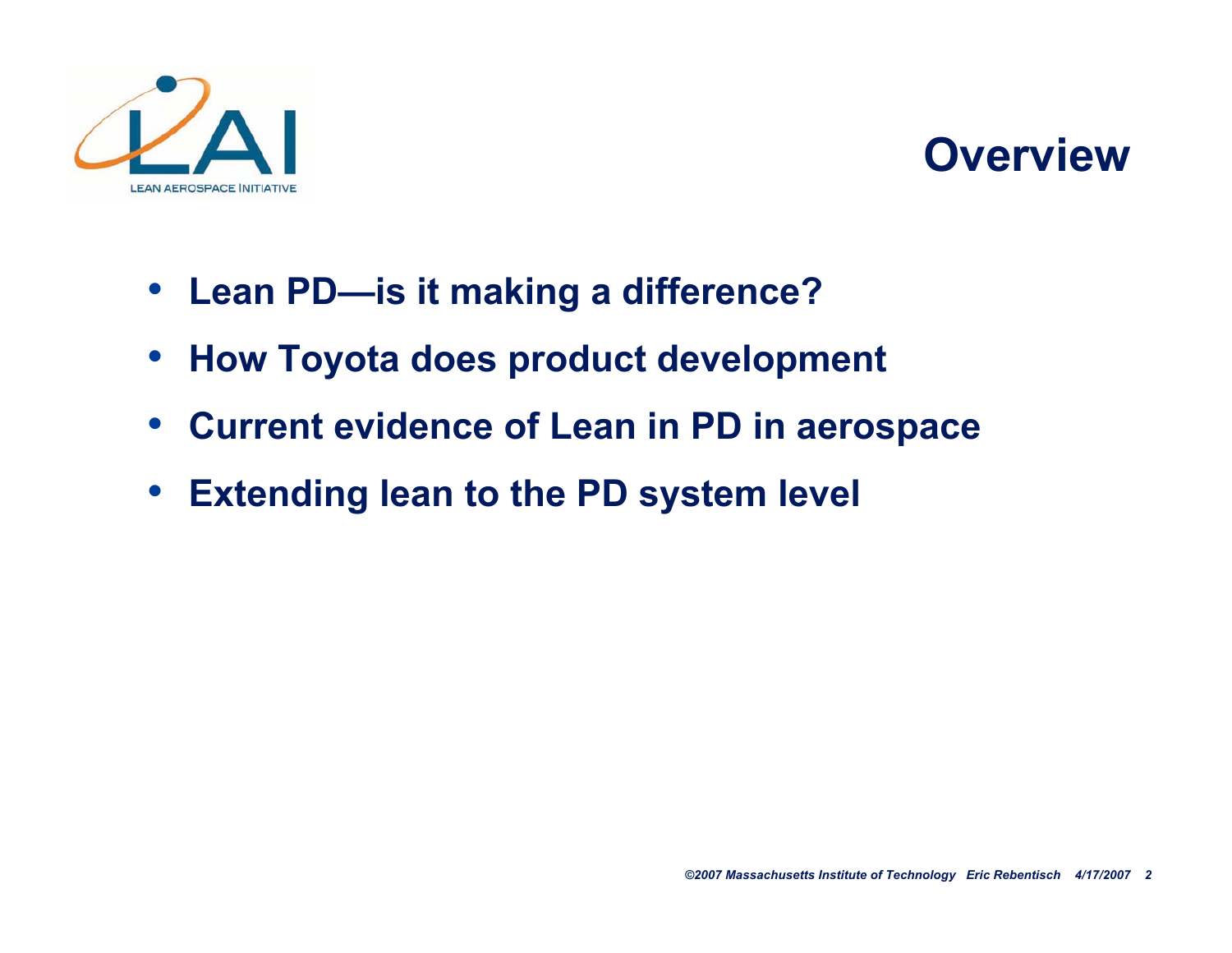

# **Is Lean Understanding Helping PD Performance to Improve?**

- **W e Ha v e Le a rned a Lot About the TPDS Re c ently :**
	- **Morgan and Liker (2006)**
	- **Ward (2007)**
	- **Others (Kennedy, etc.), including lean manufacturing that describes PD interaction with production**
- **Most focus on Toyota practices**
	- **U Michigan research group the primary source**
	- **Focused description of a specific context and operating concept**
	- **Light on implementation/transformation insights (aside from taking decades to building the capabilities, as Toyota did)**
- **Many existing high-performance PD frameworks consistent with aspects of TPDS**
	- **e.g., Reinertson, Cooper, DFSS, body of SE knowledge, etc.**

Have these insights resulted in significant changes in the way product development is done in Aerospace?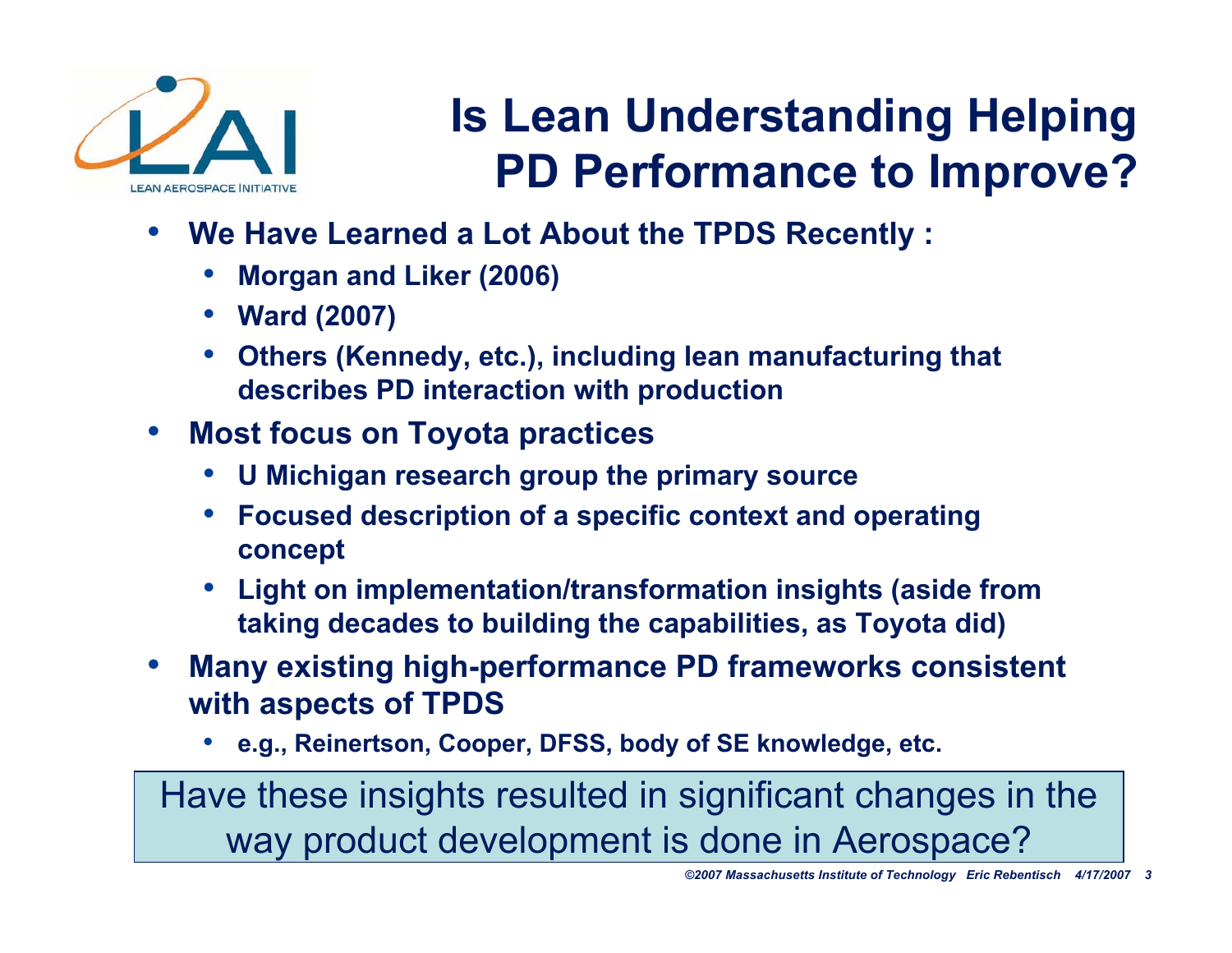

#### • Dollars of overrun per year in the military\*

| 1970 - 1979                  | 1980 - 1989                  | 1990 - 1999                  |
|------------------------------|------------------------------|------------------------------|
| Development<br>cost overrun: | Development<br>cost overrun: | Development<br>cost overrun: |
| \$13 billion                 | \$12 billion                 | \$15 billion                 |
| $(30\%)$                     | (39%)                        | $(40\%)$                     |

**\* G A O 0 6-3 6 8**

#### What will development cost performance be for 2000-2010?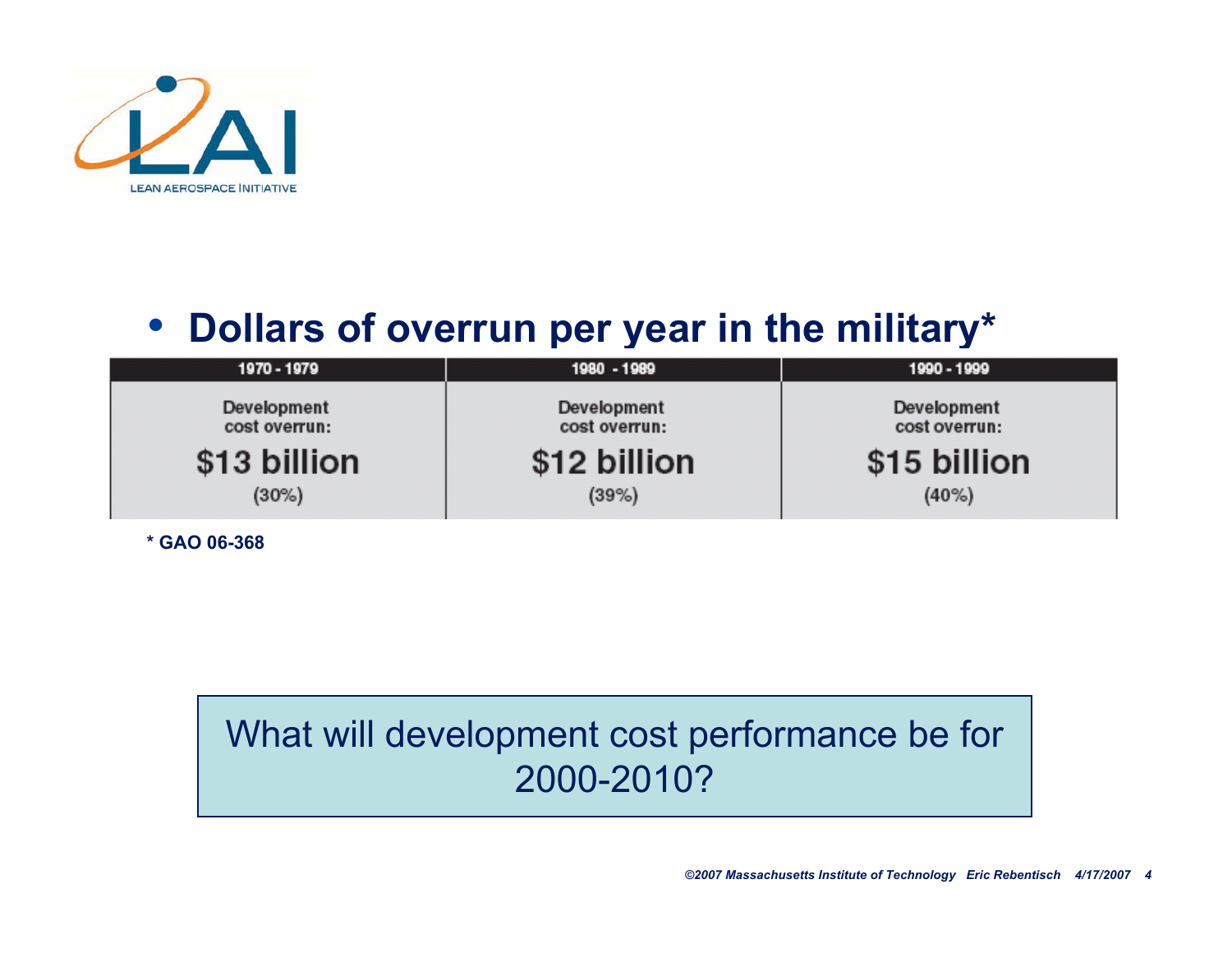#### LAMDA: The Continuous Process for learning

(as introduced by Dr. Allen Ward)



Toyota uses the Deming Cycle (PDCA): Plan - Do - Check - Act.

But they augment with: Genchi Genbutsu (go see for yourself), Five-Why Analysis (ask why five times), Nemawashi (concensus building), Hansei (reflection events), and Kaizen (continuous learning).

LAMDA puts it all together

 $\odot$ T A R G E T E D  $\mathbf{C}$  $\bigcirc$ N  $\mathsf{W}% _{T}=\mathsf{W}_{T}\!\left( a,b\right) ,\ \mathsf{W}_{T}=\mathsf{W}_{T} \!\left( a,b\right) ,\ \mathsf{W}_{T}=\mathsf{W}_{T} \!\left( a,b\right) ,\ \mathsf{W}_{T}=\mathsf{W}_{T} \!\left( a,b\right) ,\ \mathsf{W}_{T}=\mathsf{W}_{T} \!\left( a,b\right) ,\ \mathsf{W}_{T}=\mathsf{W}_{T} \!\left( a,b\right) ,\ \mathsf{W}_{T}=\mathsf{W}_{T} \!\left( a,b\right) ,\ \mathsf{W}_{T}=\mathsf{W}_{T} \!\left( a,b\right) ,\ \mathsf$ E R GENGE CORPOR A T I O N

Confidential & Proprietary. All Rights Reserved.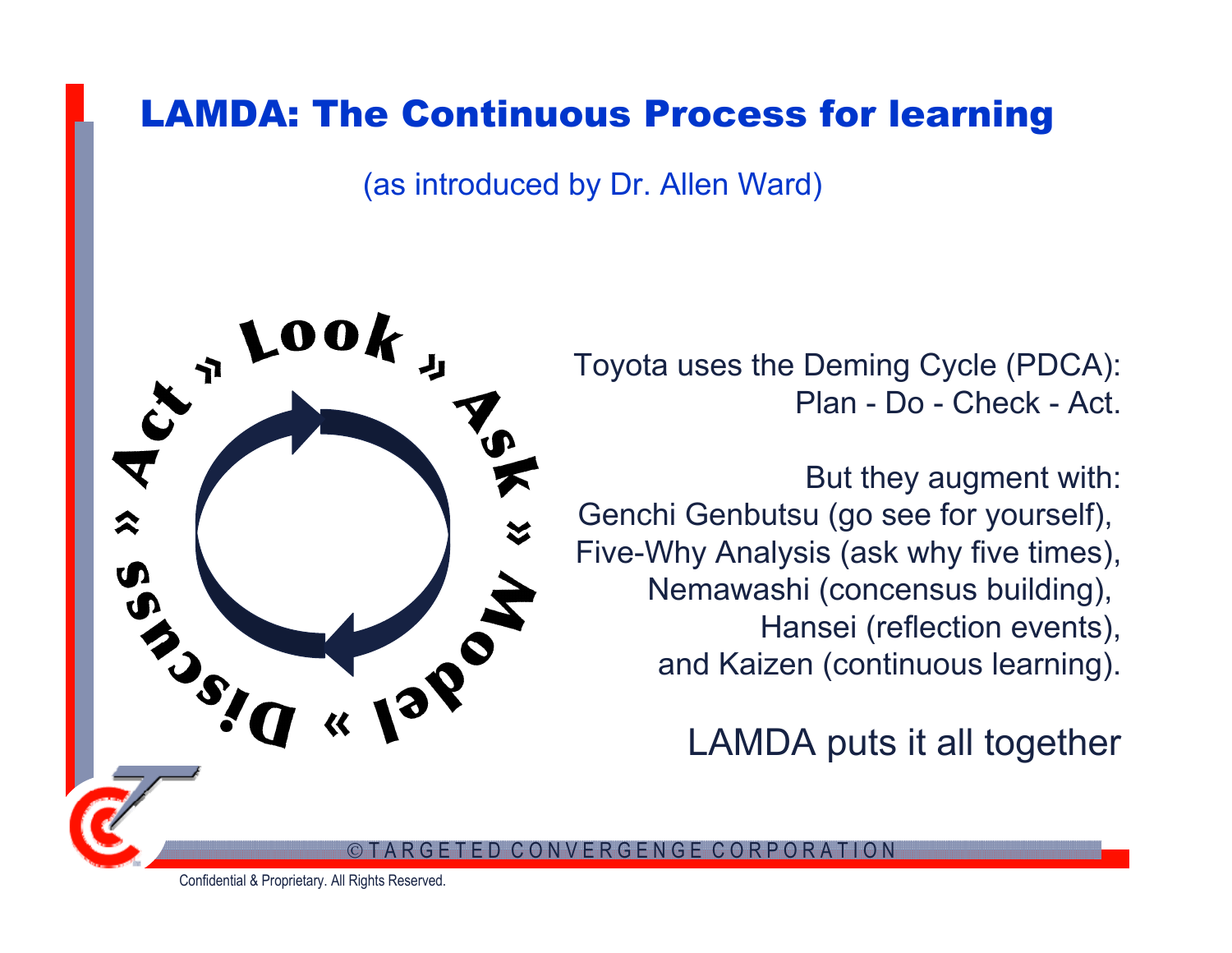

# **Toyota PD Principles—Develop Flow in Core PD Processes**

- **Define customer value, then follow the most direct**  path to it in the design process by
	- **Reducing potential conflicts through tradespace exploration and planning exercises**
	- **Minimizing variance by reusing designs, using wellestablished routines, avoiding immature technologies**
	- **Identifying and avoiding conflicts through activist**  program leadership and boundary-spanning **organizational structures and roles**
	- **Relying on capacity buffers to minimize disruption when**  activities diverge from plans
	- **Continuous improvement and learning exercises update processes, tools, and behavioral routines**

See Morgan, James and Liker, Jeffrey, "The Toyota Product Development System", 2006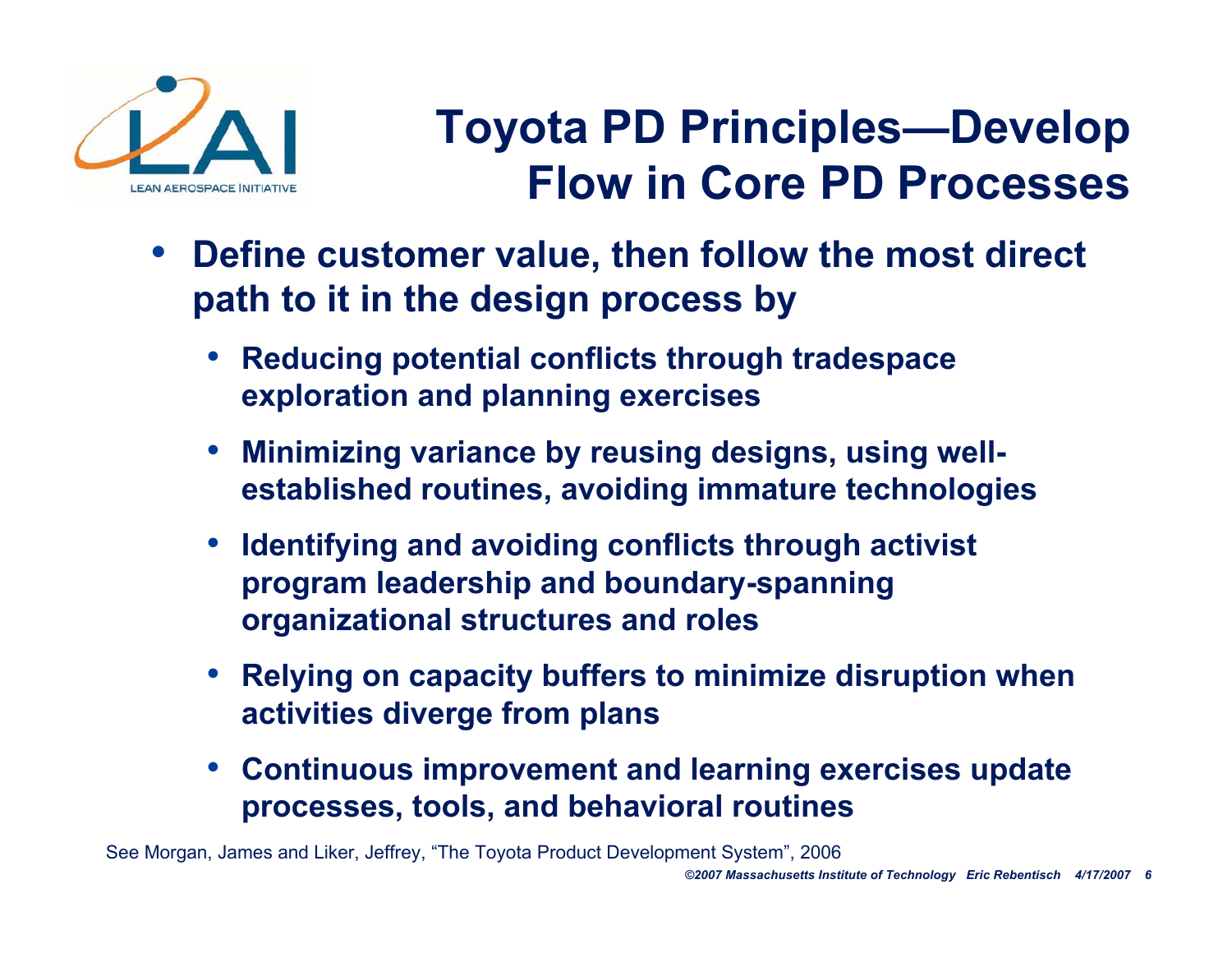

# **Toyota PD Principles—Develop Enterprise PD Capacity**

- **Develop enterprise PD capacity (e.g., engineers and suppliers) through** 
	- **Closely supervised learning-by-doing and continuous improvement along well-defined advancement paths**
	- **Experienced people filling key roles to ensure smooth and productive interactions across functions and boundaries**
	- **Using informal organization structure with entrepreneurial roles to avoid formal organizational bureaucracy from stiflin g innovation a round satisfying customer value**
	- **A strong culture of well-defined standard work, performance transparency, and continuous improvement**  motivating failure identification and elimination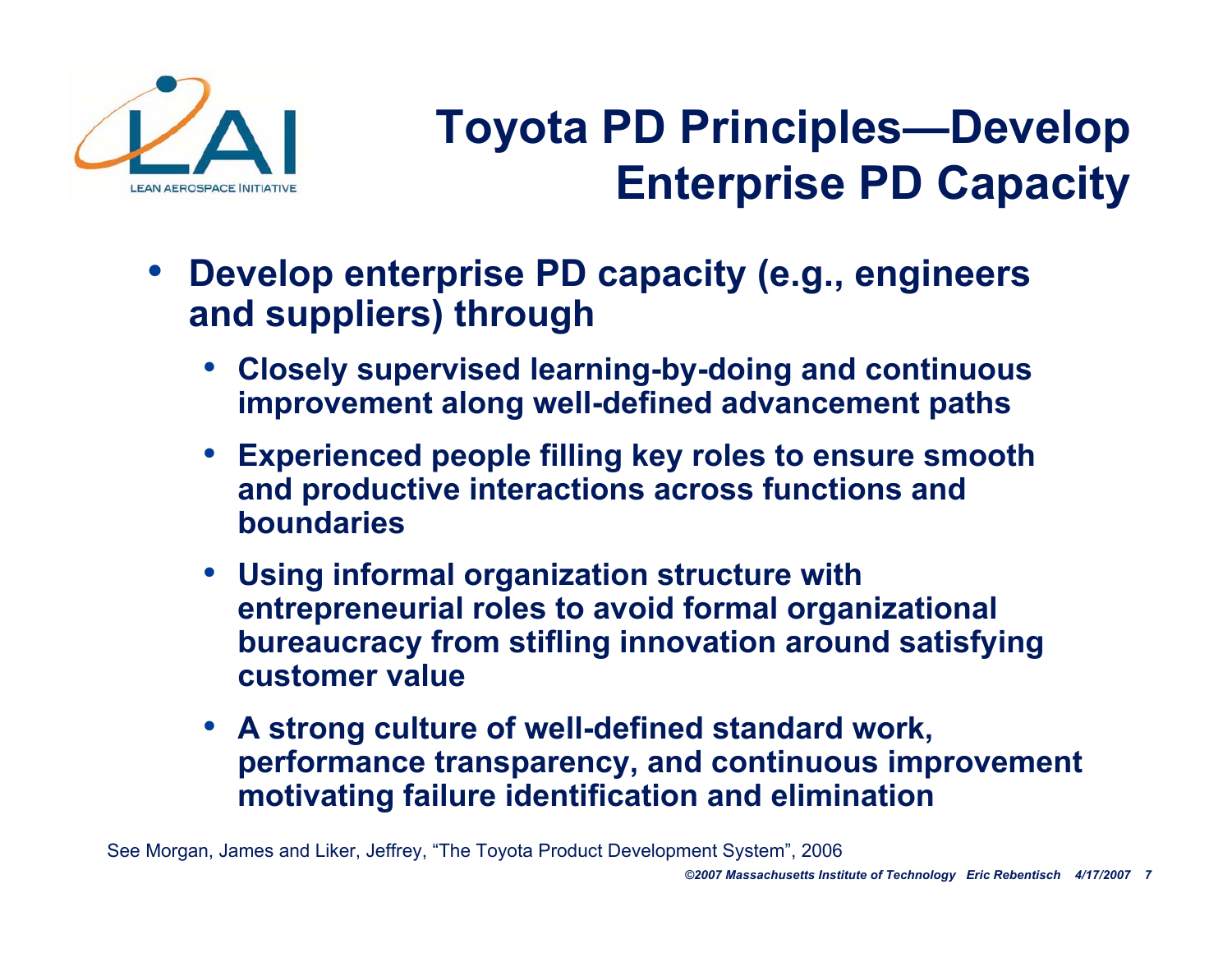

# **Toyota PD Principles—Support a Learning Enterprise**

- Structure work to allow coordination and diffusion **of learning through the simplest communication**  modes possible by
	- **Adopting technology when necessary and/or to automate or speed up well-understood processes**
	- **Partitioning work into independent tasks and defining sim ple, dir e c t, t a r g e t e d communication processes to clearly define the minimum actions required for coordination and alignment**
	- **Leveraging standard work definitions (both process and product) to capture and diffuse experience and learning through checklists and other work summaries/guidelines**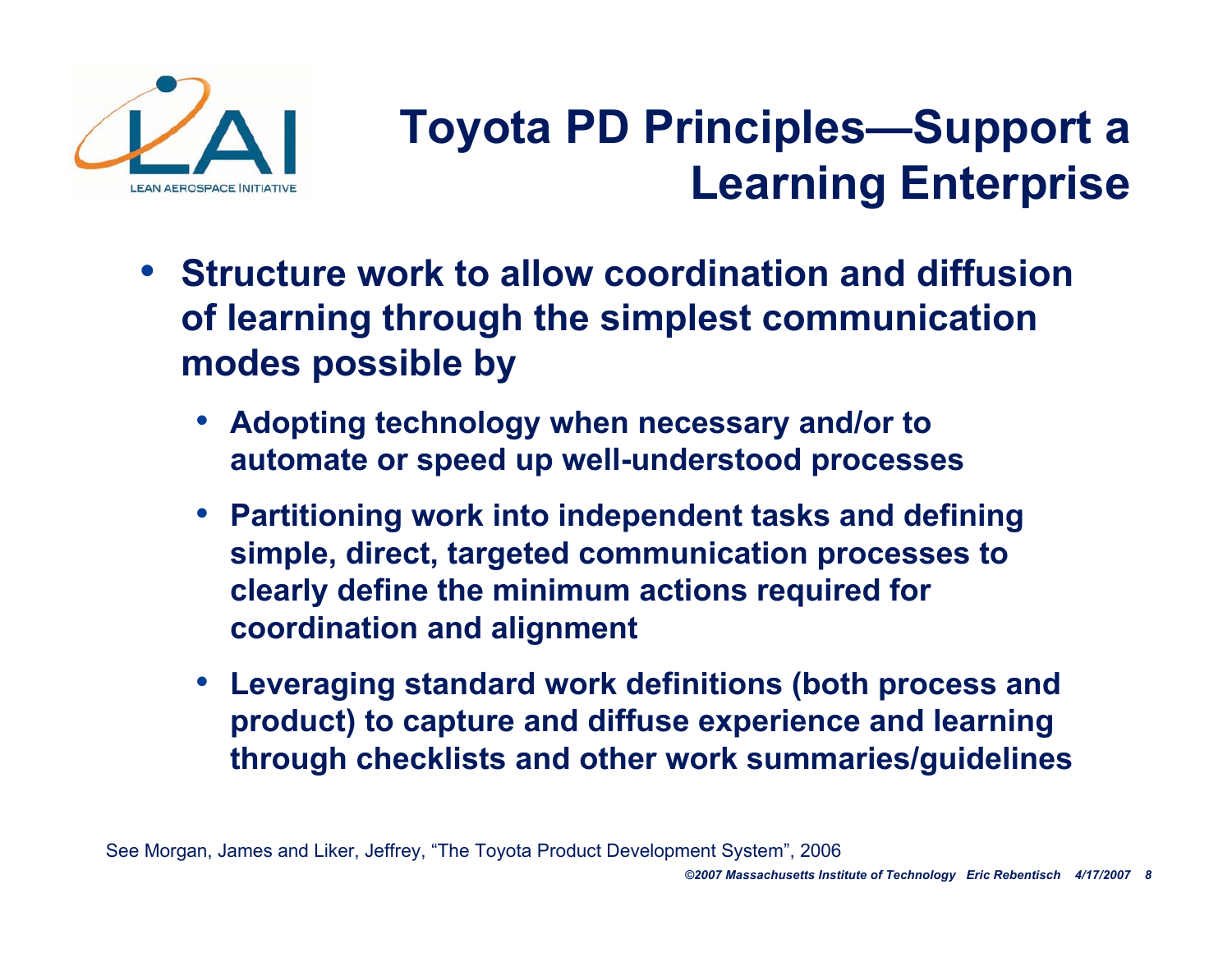

#### **Ward's Perspective on Toyota's LPDS**

- **Value focus: focus on knowledge creation for profitable operational value streams.**
- **Entrepreneurial system designer (ESD): chief engineer who is the customer surrogate who is responsible for all aspects of success for the product (including profita bility ). ESD cuts**  across boundaries but must be supported by strong functional<br>departments. **epartments.**
- Teams of responsible experts: create a personnel system that **rewards people for creating and teaching useful knowledge (knowledge that can be turned into profitable products).**
- **Set-based Concurrent engineering (SBCE): Aggressively explore trade space up front and eliminate weak options quickly. Use tradeoff curves (updated continuously) to capture knowledge about key design decisions.**
- **Cadence, pull, and flow: release projects into organization on a regular cadence, use integrating milestones to reduce batch size of information transfers and establish pull (also as coordination mechanism across multiple groups.)**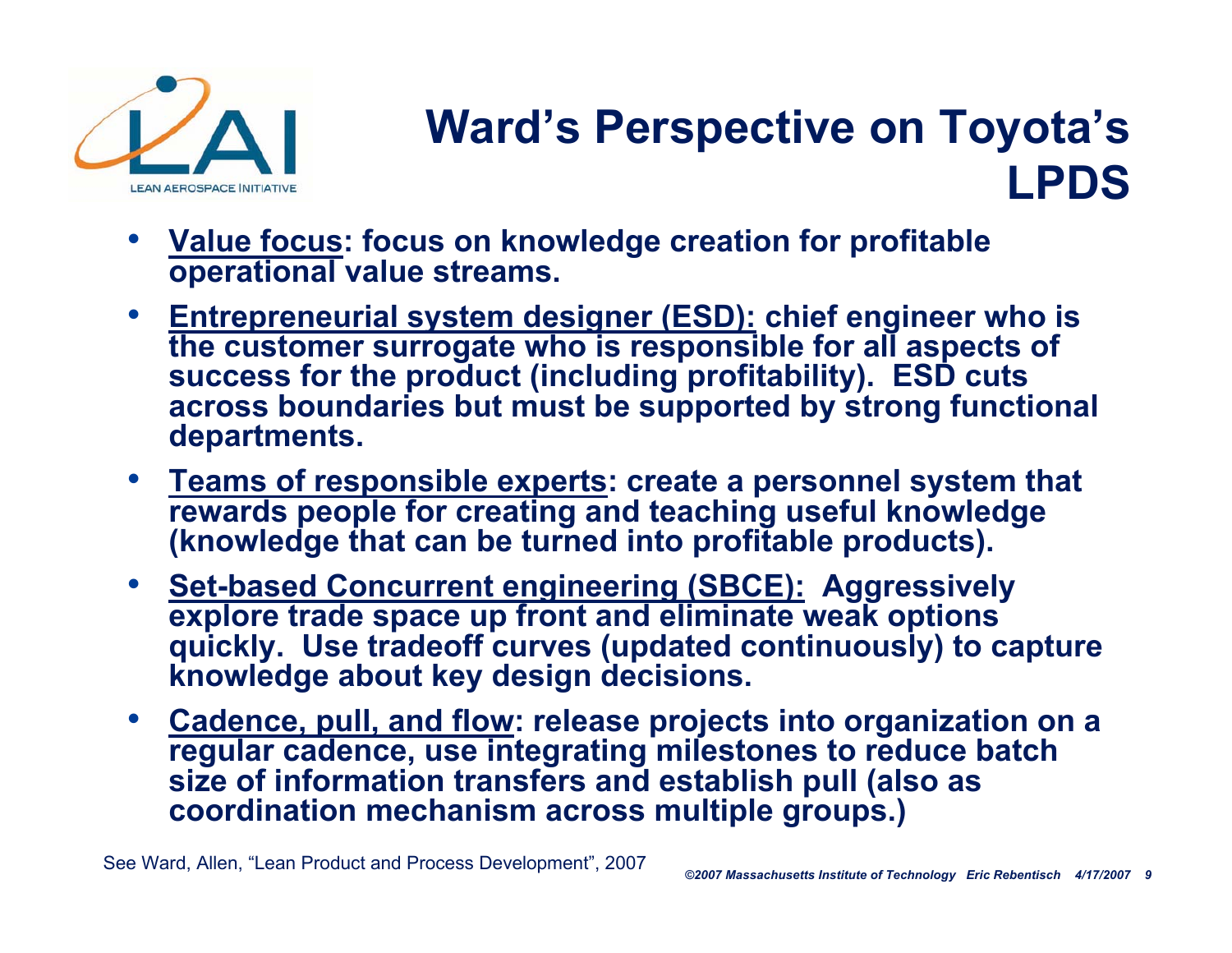

- **Sort**
- **Straighten**
- **•** Scrub
- **S y s t e m a tiz e**
- **•** Standardize

**A prerequisite for establishing visibility of wastes and visual control**

> Photos from John Tile, BAE Systems, The Distributed Leadership of Lean to the Office & Engineering Environment, LAI Plenary Conference, April 2006





After

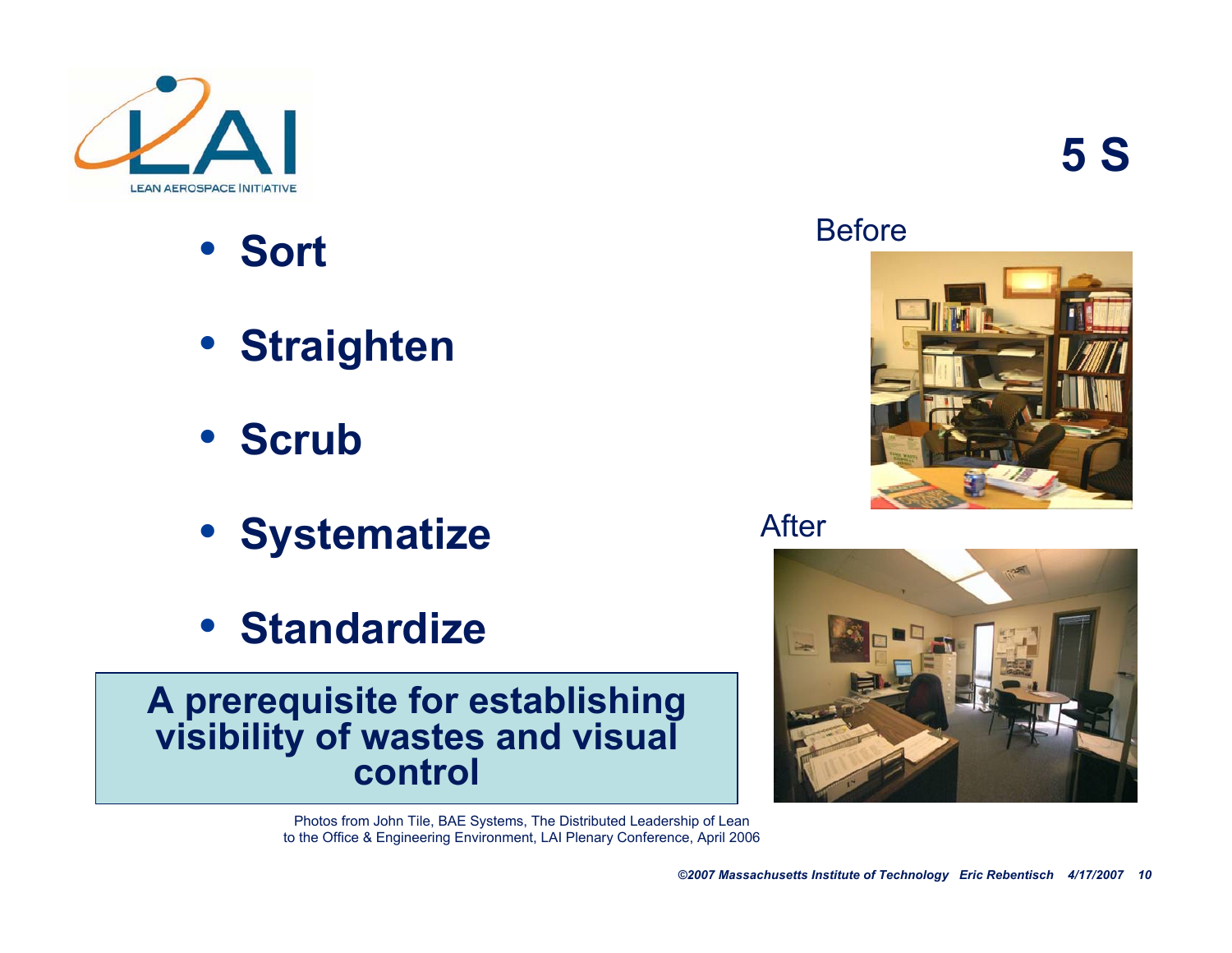

#### **Standard Work**

#### *Desktop instructions guide serial task flow*



- **Best process currently**  known, understood, and used today
- Tomorrow it should be **better based on continuous improvement**
- **Standard work is the key to r e p e ata bility**

Example source: Boeing S&IS, Idosor and Kozma presentation at 2006 LAI Annual conference PD session; see also HBS case N2-604-084 (2003) for a description of engineering standard work at Pratt & Whitney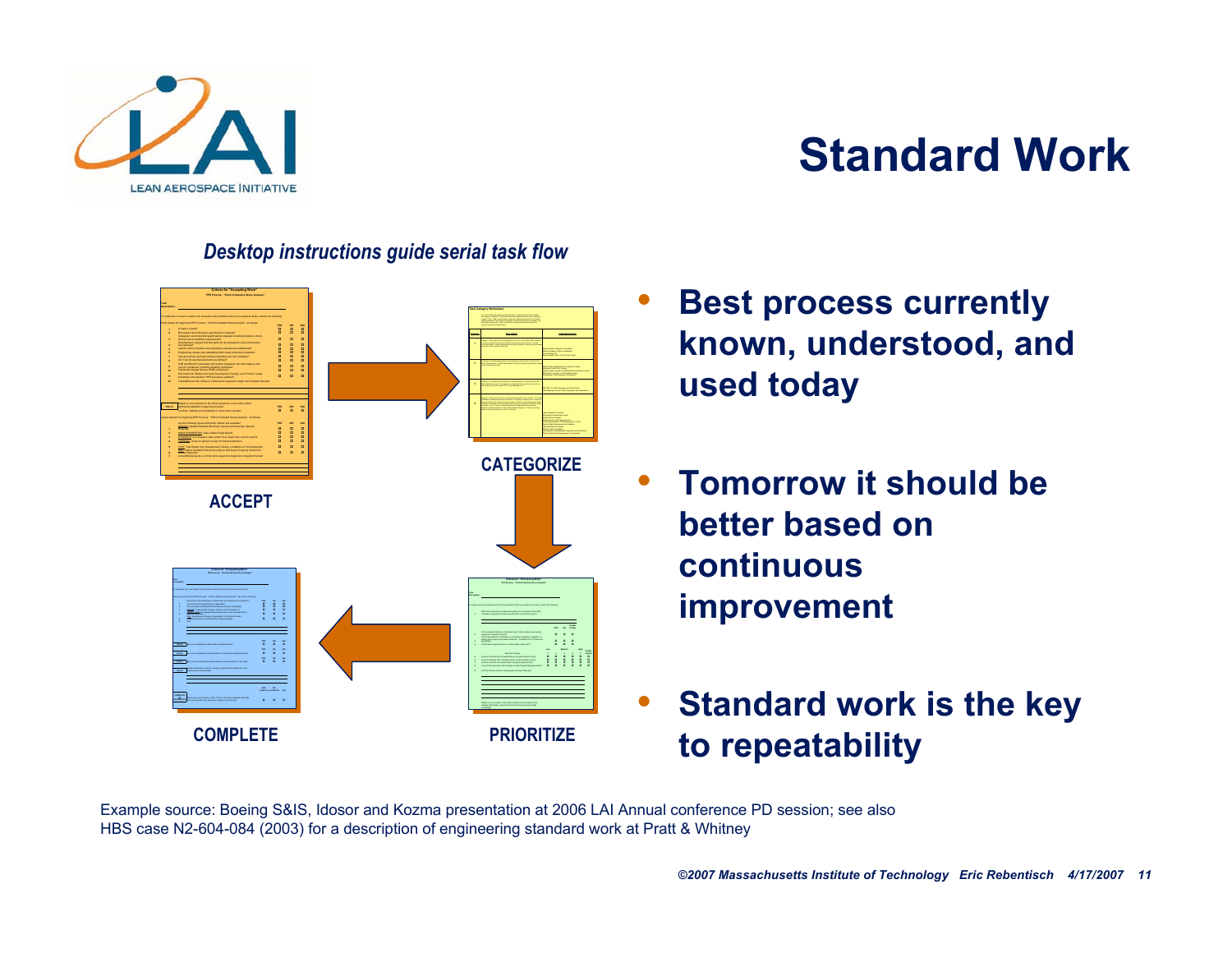

### **Visual Control and Andon**

- Visual control helps identify the status of the process **at a glance**
	- $\bullet$ **Makes the process apparent** to everyone involved with or **observing it**
	- **Only valuable if used for active**  process management



- Andon is a specific visual control device, typically a group of lights indicating a the current status of the **process**
	- **Each step has a set of lights w hich indicates whether the step is**  proceeding as planned, needs monitoring, or requires immediate **attention**
	- **•** In a pull system, if action is required, the entire process stops to **correct the problem**
- Both concepts have been successfully applied to PD processes to improve throughput and control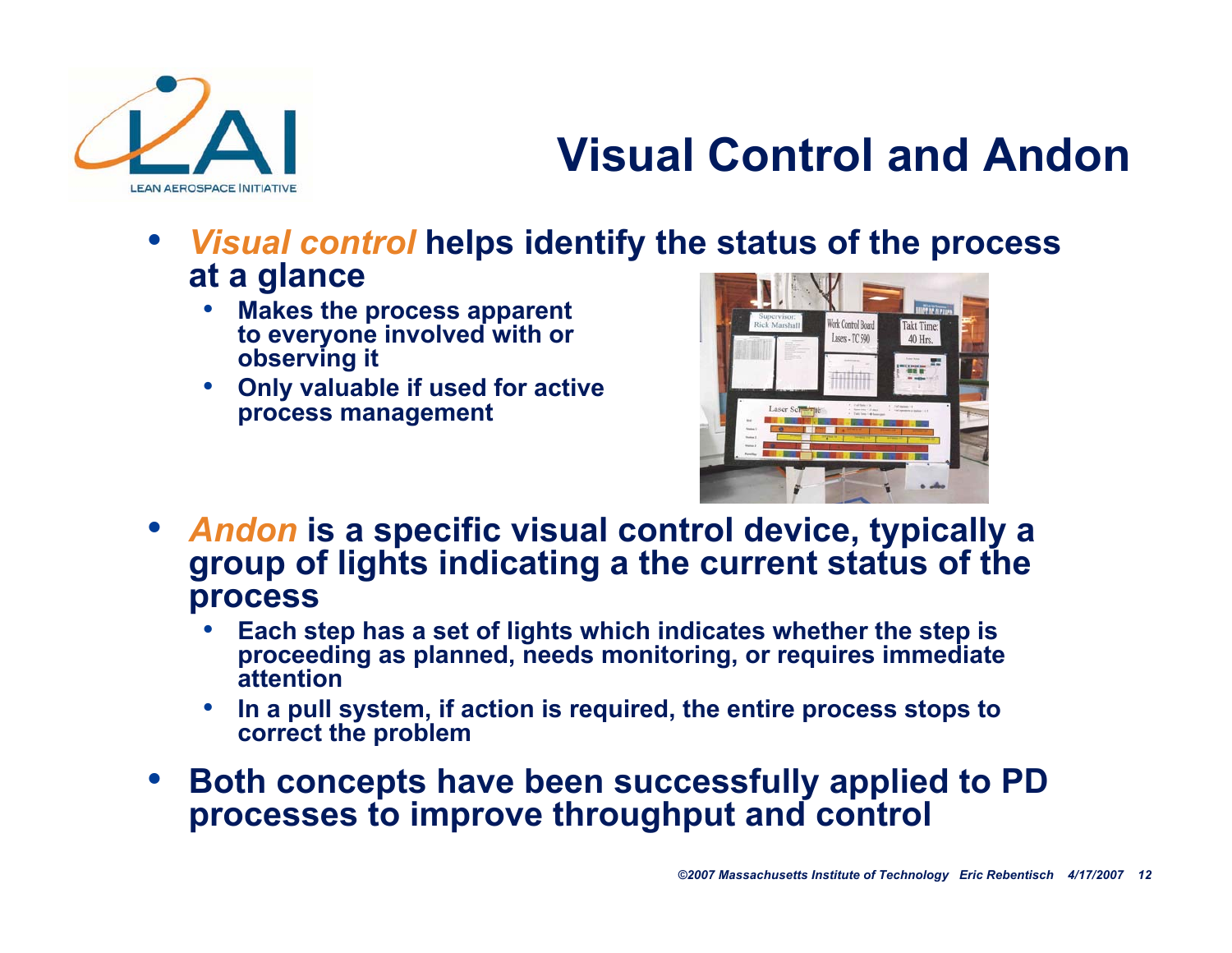

### **Value Stream Map (VSM)**

- Tool used to establish & document the process by developing a flow map
- **•** Data Driven: Quantifies key parameters for each activity (cycle time, cost, quality defects, inventory, etc.)
- Uses VSM Pareto Analysis to focus improvement efforts first on areas needing **the most improvement**
- Creates " current state (as is)" and "future state (to be)" process depictions
	- . Where you actually are, where you want to be, and **h o w t o g et t h ere ?**
- Provides systematic method to improve a process by eliminating waste and creating **v alu e**



#### **References:**

- **M. Rother and J. Shook,** *Learning to See***, Lean Enterprise Institute, 1998**
- **H. McManus,** *Product Development Value Stream Mapping***, LAI 2005**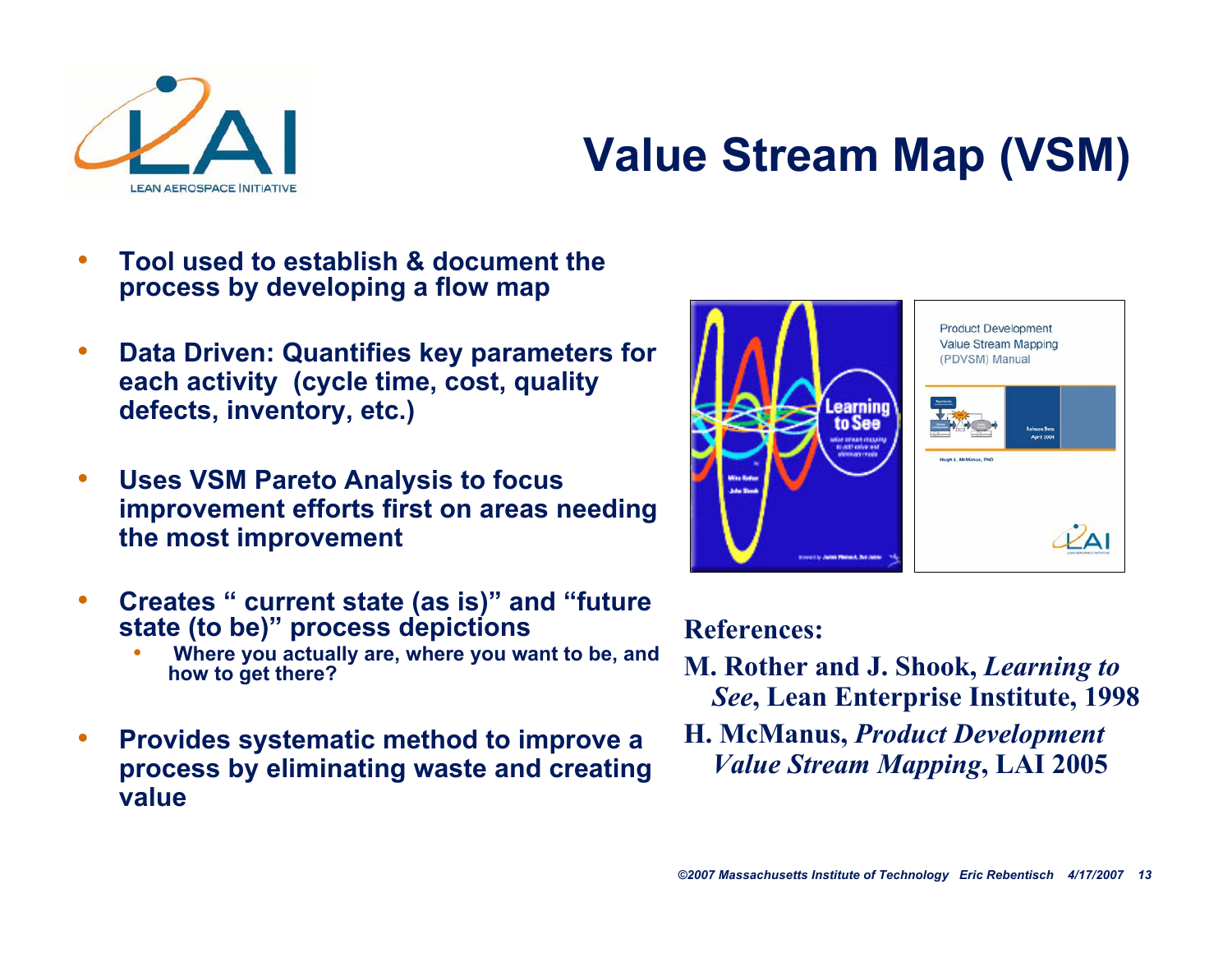

#### **EVSM for a Large PD Enterprise**

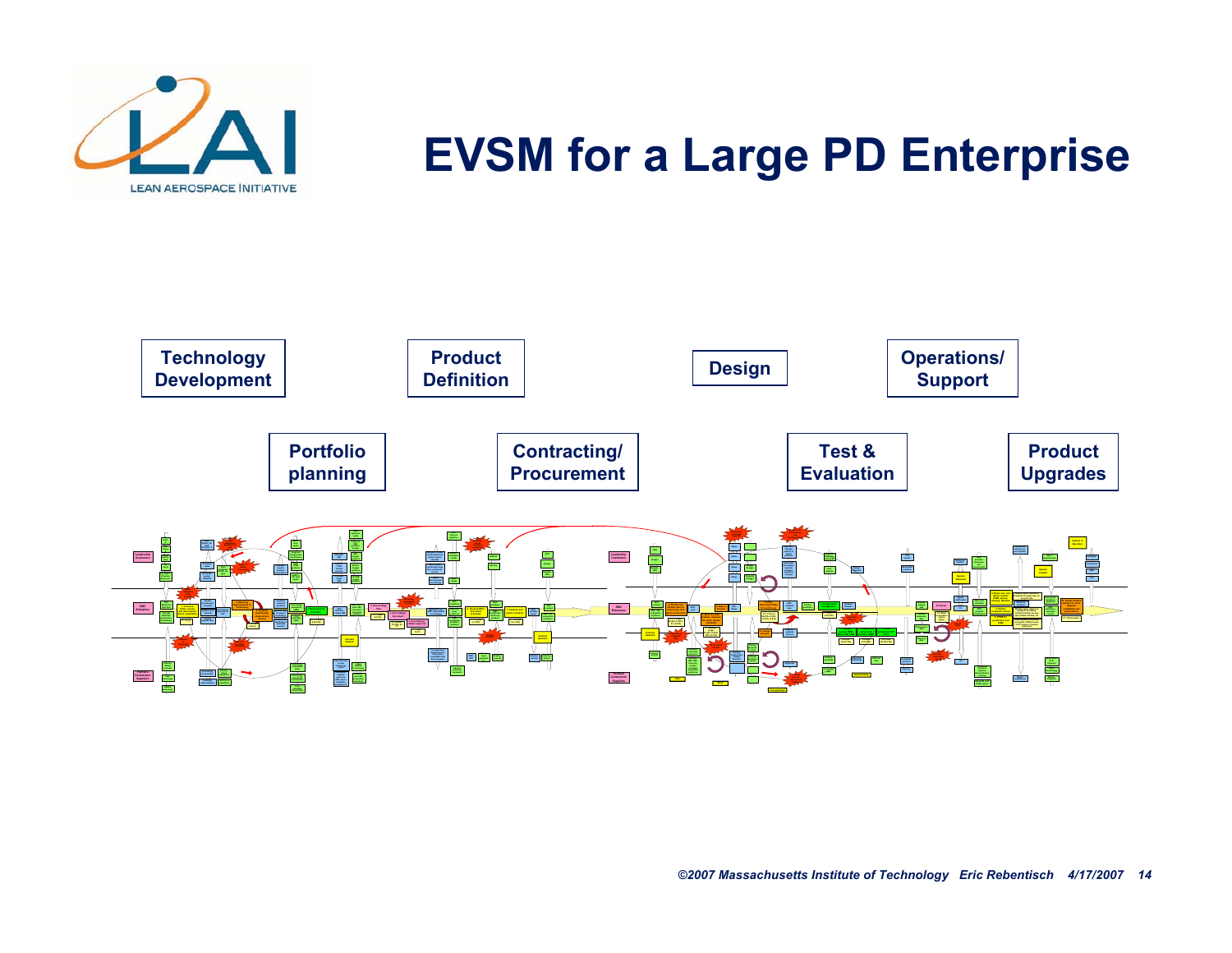

#### **Lean PD Implementation in Aerospace**

- **Lean PD we've seen so far have implemented isolated aspects of these principles (or manufacturing lean techniques adapted to the PD environment)**
	- **MIT/LAI research and interventions are necessarily limited to targeted elements of the enterprise**
	- **Consortium members' improvements efforts (with a few exceptions) often seem scoped by individual projects (e.g., 6 sigma)**
	- **Little evidence (so far) of system-level implementation of TPDS principles outside of high-volume environments**
- **"Heal Peter (then rob) to pay Paul": impressive lean improvements in focused areas don't always translate to program-level payoff because of offsetting non-lean activities**

**Lean Challenge: How to frame and prioritize lean PD improvement activities to enable better system-level performance?**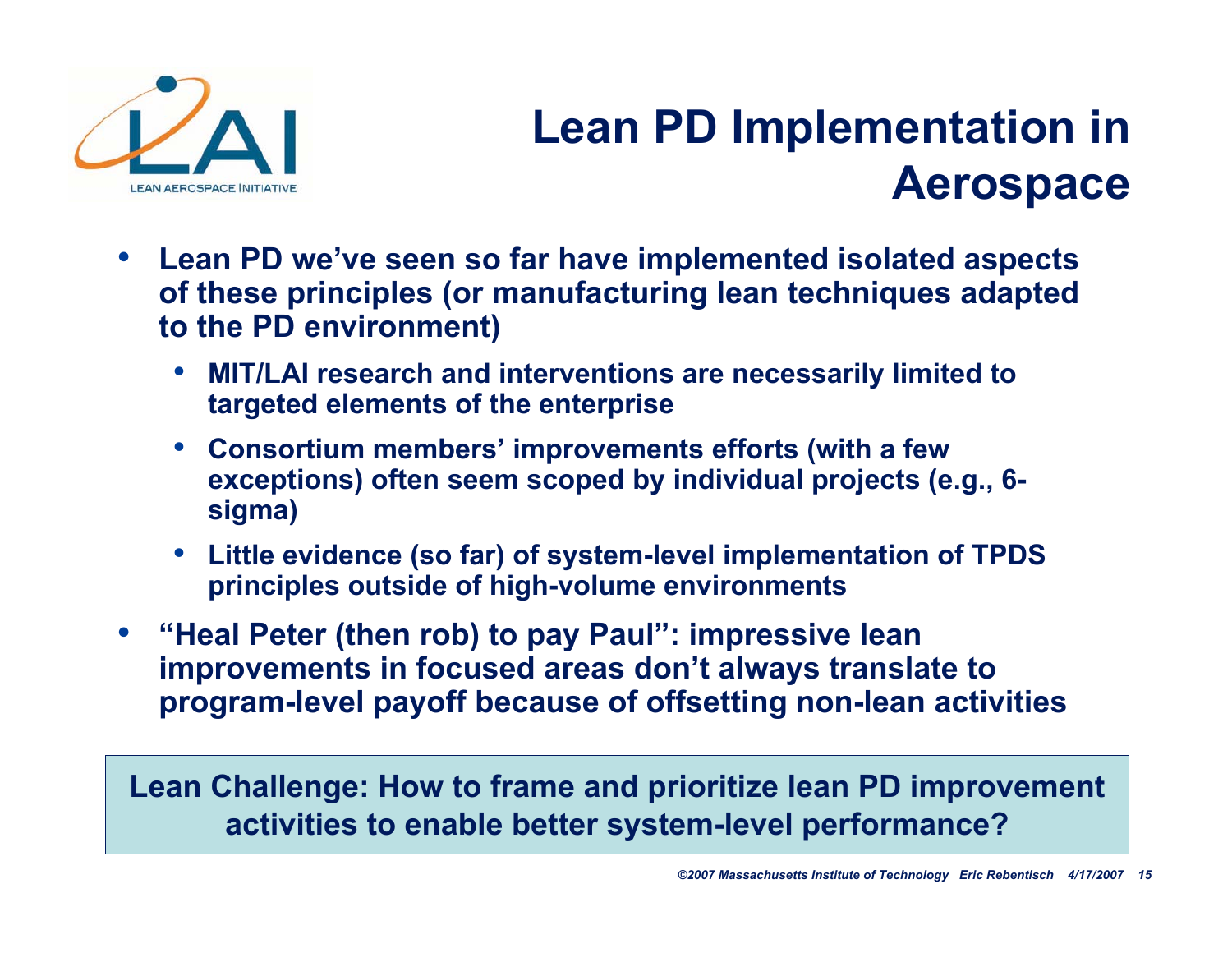

#### **Lean SE and TPDS: Significant Overlap**